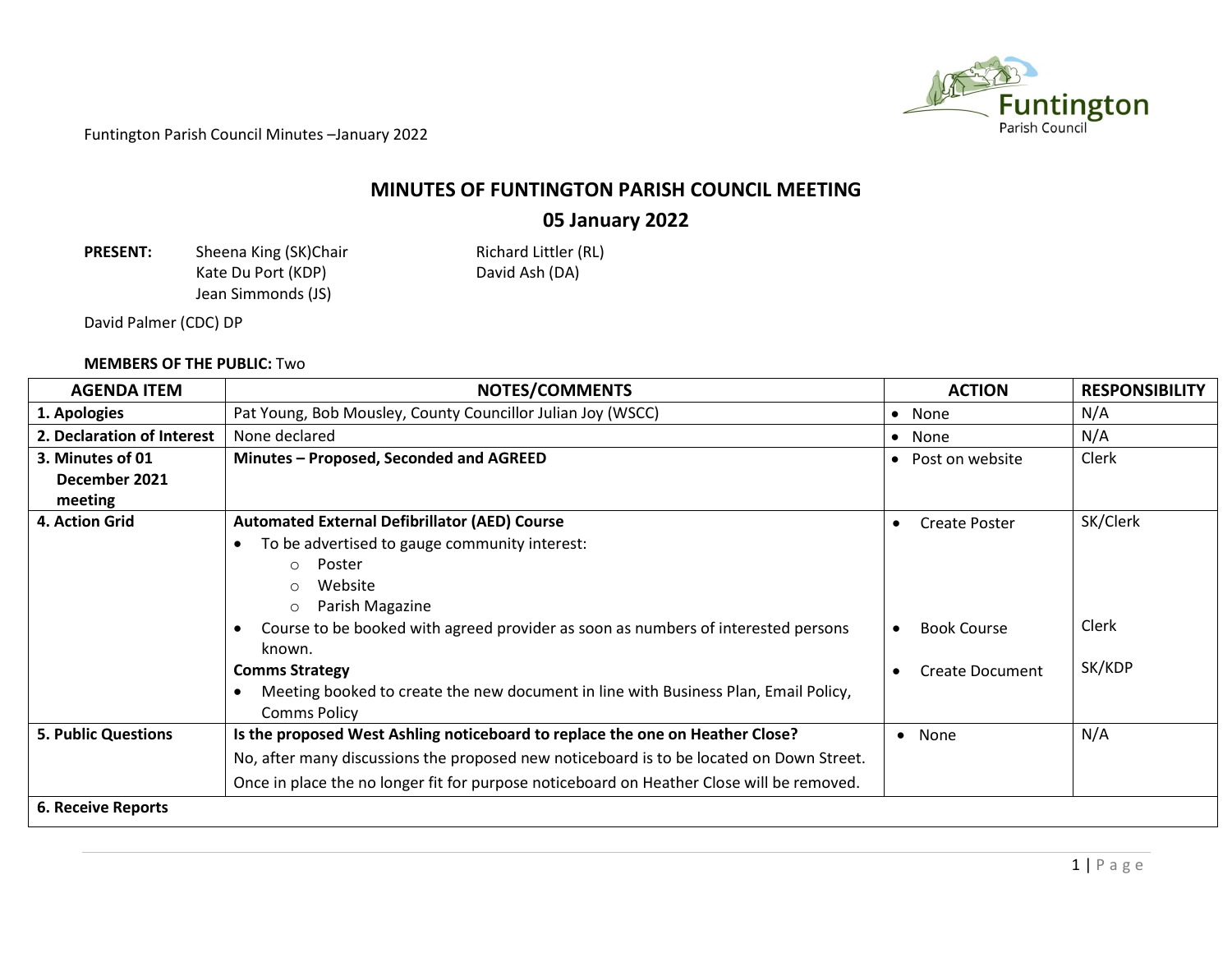

| <b>AGENDA ITEM</b>      | <b>NOTES/COMMENTS</b>                                                                                                      | <b>ACTION</b>     | <b>RESPONSIBILITY</b> |
|-------------------------|----------------------------------------------------------------------------------------------------------------------------|-------------------|-----------------------|
| Julian Joy (WSCC)       | Pre-Christmas cancellation of meetings resulted in limited information to report:                                          | None<br>$\bullet$ | N/A                   |
|                         | WSCC managed to get the principle of 20 miles an hour for country villages through the                                     |                   |                       |
|                         | full council meeting as a motion and hope that this will enable wider use of this speed                                    |                   |                       |
|                         | control along with the country lanes initiatives.                                                                          |                   |                       |
|                         | The counties forward draft plan has just been issued by WSCC for comment and I'm<br>$\bullet$                              |                   |                       |
|                         | hoping to review the headings for our next meeting.                                                                        |                   |                       |
| <b>David Palmer CDC</b> | There have been two significant events since the December meeting:                                                         | None<br>$\bullet$ | N/A                   |
|                         | Dec. 7: Special Council, Southern Gateway.<br>1.                                                                           |                   |                       |
|                         | Henry Booty Developments has advised CDC that it is withdrawing from the Southern<br>$\bullet$                             |                   |                       |
|                         | Gateway Project. Reasons cited are the effects of Covid and the non-availability of the                                    |                   |                       |
|                         | Lawcourts site.                                                                                                            |                   |                       |
|                         | Plan is to go ahead with moving the bus station as a first rather tentative step forward.<br>$\bullet$                     |                   |                       |
|                         | Negotiations for the Post Office site and for the single dwelling at 45 Basin Road are<br>$\bullet$<br>stalled at present. |                   |                       |
|                         | A long debate in Council pointed to broad and continued support for a new southern<br>$\bullet$                            |                   |                       |
|                         | entrance to the City and for continued negotiations with both the Post Office and 45                                       |                   |                       |
|                         | Basin Road.                                                                                                                |                   |                       |
|                         | Regular reports on progress are to be made to the Economic Development Committee                                           |                   |                       |
|                         | on which I sit.                                                                                                            |                   |                       |
|                         | <b>Discussion at meeting:</b>                                                                                              |                   |                       |
|                         | DP stated that an error was made in the Planning of the Southern Gateway as<br>$\bullet$                                   |                   |                       |
|                         | land/building owners were not approached before the plan was created. Compulsory                                           |                   |                       |
|                         | purchase is an option but still under discussion.                                                                          |                   |                       |
|                         | He continued that the intention is to have an aesthetically pleasing welcome to<br>$\bullet$                               |                   |                       |
|                         | Chichester and that this is still achievable.                                                                              |                   |                       |
|                         | The bus garage negotiation is still to be completed and the finished project is unlikely to<br>$\bullet$                   |                   |                       |
|                         | be achieved until after the next District Council Elections in 2023.                                                       |                   |                       |
|                         | DP answered a question regarding the future of the railway crossings and the impact<br>$\bullet$                           |                   |                       |
|                         | this decision has on the movement of traffic. He stated that the issue is more about                                       |                   |                       |
|                         | addressing the parking and traffic in general which had not been properly discussed to                                     |                   |                       |
|                         | date and the issue of parking is a complex one due to the revenue it generates.                                            |                   |                       |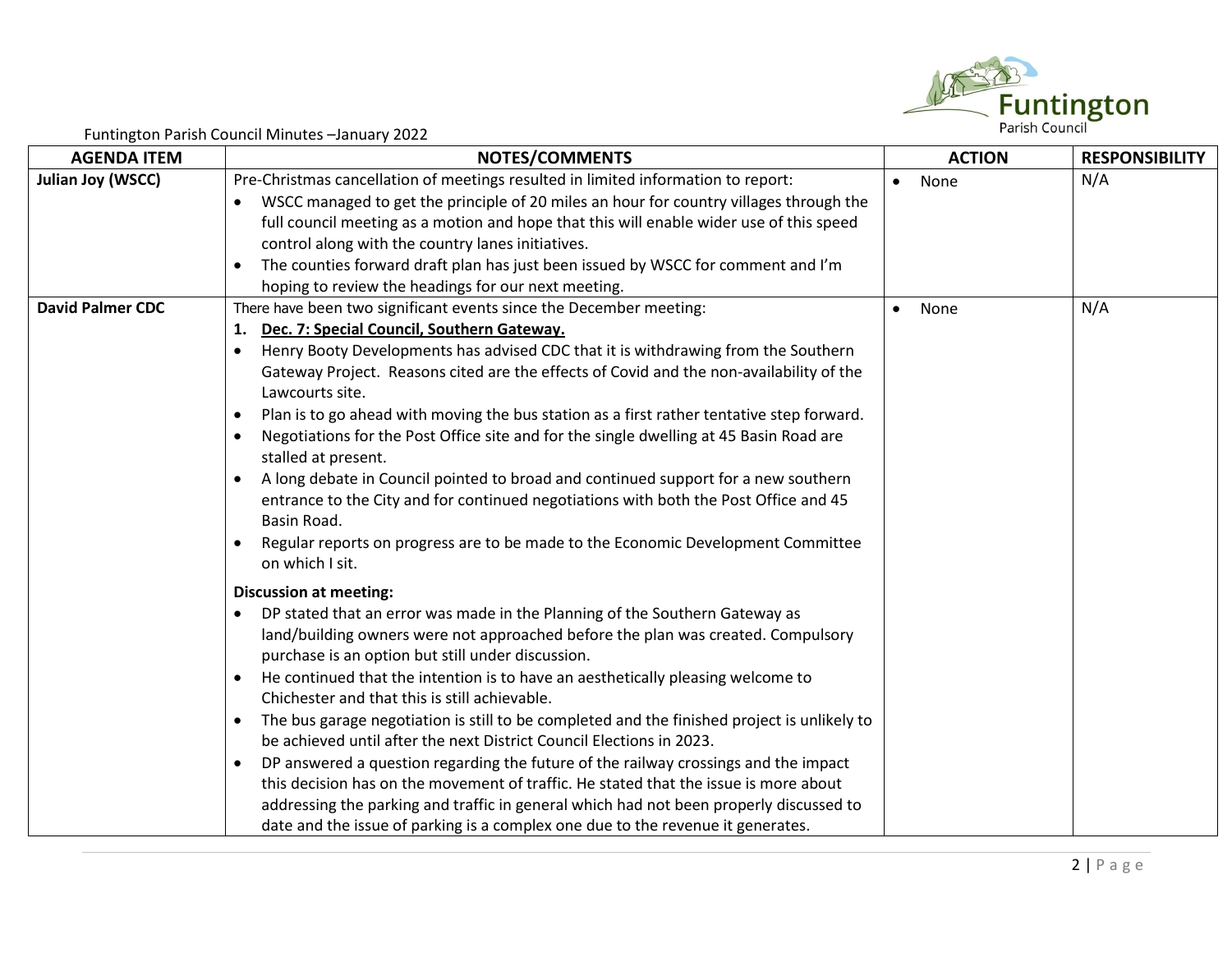

| <b>AGENDA ITEM</b> | $\frac{1}{2}$ and $\frac{1}{2}$ and $\frac{1}{2}$ and $\frac{1}{2}$ and $\frac{1}{2}$ and $\frac{1}{2}$ and $\frac{1}{2}$ and $\frac{1}{2}$ and $\frac{1}{2}$                                                                                                                                                                                                                                                                                                                                                              | <b>ACTION</b>                           | <b>RESPONSIBILITY</b>                                       |  |  |  |  |  |  |
|--------------------|----------------------------------------------------------------------------------------------------------------------------------------------------------------------------------------------------------------------------------------------------------------------------------------------------------------------------------------------------------------------------------------------------------------------------------------------------------------------------------------------------------------------------|-----------------------------------------|-------------------------------------------------------------|--|--|--|--|--|--|
|                    | <b>Local Plan and Land Supply:</b><br>2.<br>Chichester District Council believes that it can show the relevant authorities that it has a<br>$\bullet$<br>five-year housing land supply.<br>This may well turn out to be a significant advance in the slow road towards delivering a<br>$\bullet$<br>new Local Plan.<br>More important in the short term it should strengthen CDC's hand in opposing housing<br>Development on inappropriate sites, particularly in the Raughmere appeal case brought<br>by Berkeley Homes. |                                         |                                                             |  |  |  |  |  |  |
| 7. WA Playground   | <b>Discussion at meeting:</b><br>DP stated that if the 5-year housing land supply has now been agreed, progressing with<br>$\bullet$<br>the Local Plan is looking more hopeful.<br>He reiterated the importance of the Raughmere appeal case.<br>$\bullet$                                                                                                                                                                                                                                                                 |                                         |                                                             |  |  |  |  |  |  |
| a. Trees           | <b>Quote Update</b>                                                                                                                                                                                                                                                                                                                                                                                                                                                                                                        |                                         |                                                             |  |  |  |  |  |  |
|                    |                                                                                                                                                                                                                                                                                                                                                                                                                                                                                                                            | <b>Playground Trees</b>                 |                                                             |  |  |  |  |  |  |
|                    | <b>Company</b>                                                                                                                                                                                                                                                                                                                                                                                                                                                                                                             |                                         |                                                             |  |  |  |  |  |  |
|                    | Elmcroft                                                                                                                                                                                                                                                                                                                                                                                                                                                                                                                   |                                         |                                                             |  |  |  |  |  |  |
|                    | J A Hixon Tree Services                                                                                                                                                                                                                                                                                                                                                                                                                                                                                                    |                                         |                                                             |  |  |  |  |  |  |
|                    | <b>Bailey Brothers</b>                                                                                                                                                                                                                                                                                                                                                                                                                                                                                                     | Site visit and quote to be<br>requested | Without stump removal: £4,850<br>With Stump removal: £5,400 |  |  |  |  |  |  |
|                    | It was agreed that the trees including stumps would be removed. This led to further<br>$\bullet$<br>discussion regarding the existing 'stump chair' which currently sits between the two<br>trees. It was agreed that a quote should be obtained for the removal of this also.                                                                                                                                                                                                                                             | <b>Obtain Quote</b>                     | Clerk                                                       |  |  |  |  |  |  |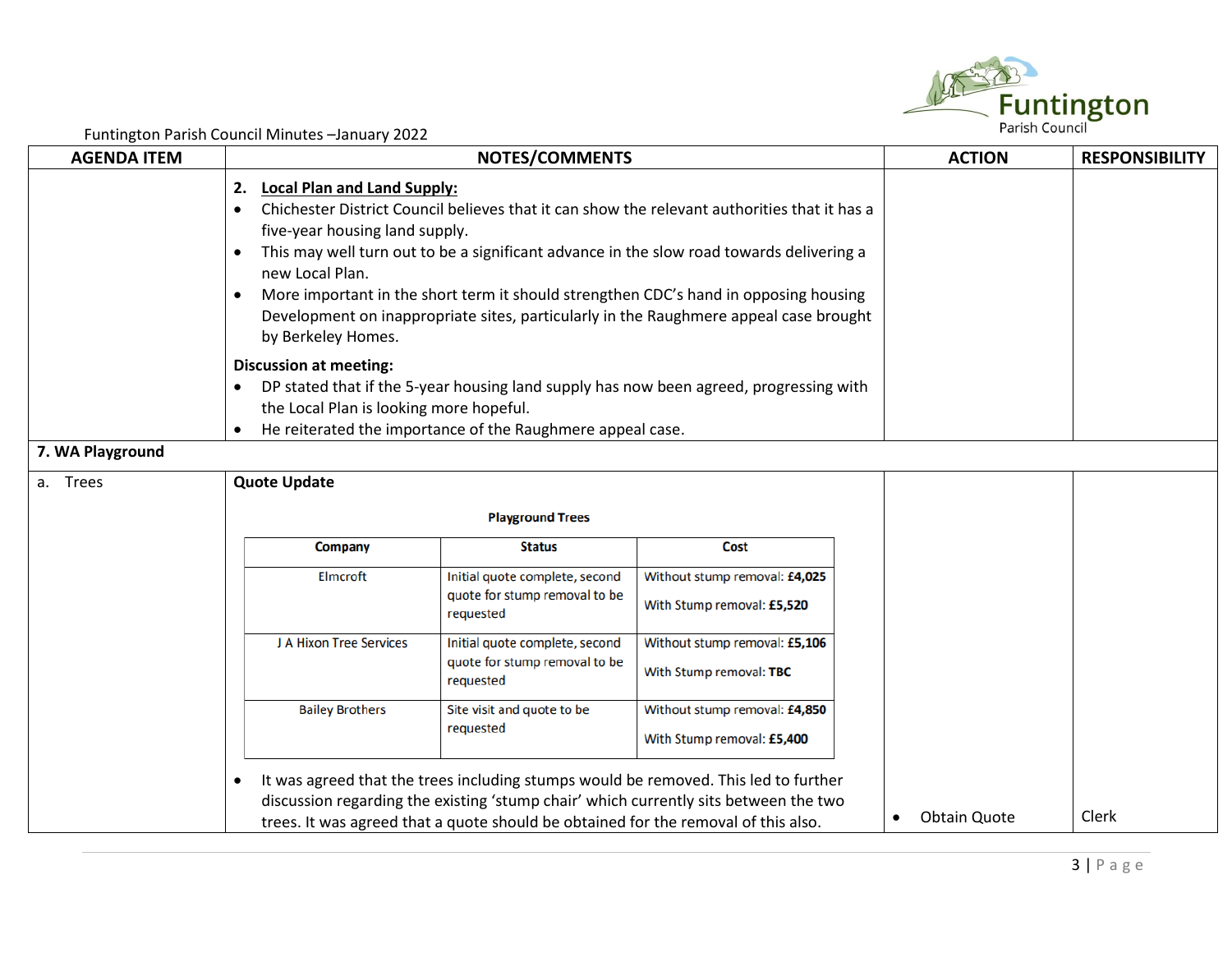

| <b>AGENDA ITEM</b>  | $\frac{1}{2}$ and $\frac{1}{2}$ and $\frac{1}{2}$ and $\frac{1}{2}$ and $\frac{1}{2}$ and $\frac{1}{2}$ and $\frac{1}{2}$ and $\frac{1}{2}$ and $\frac{1}{2}$ and $\frac{1}{2}$ and $\frac{1}{2}$ and $\frac{1}{2}$ and $\frac{1}{2}$ and $\frac{1}{2}$ and $\frac{1}{2}$ and $\frac{1}{2}$ a<br><b>NOTES/COMMENTS</b>                                                                                                                                                                                                                                                                                                                                                                                                                                                                                                                                                                                                                                                                                                                                                     | <b>ACTION</b>                                                   | <b>RESPONSIBILITY</b> |
|---------------------|----------------------------------------------------------------------------------------------------------------------------------------------------------------------------------------------------------------------------------------------------------------------------------------------------------------------------------------------------------------------------------------------------------------------------------------------------------------------------------------------------------------------------------------------------------------------------------------------------------------------------------------------------------------------------------------------------------------------------------------------------------------------------------------------------------------------------------------------------------------------------------------------------------------------------------------------------------------------------------------------------------------------------------------------------------------------------|-----------------------------------------------------------------|-----------------------|
|                     | The quotes were discussed although the second quote had not been received from JA<br>$\bullet$<br>Hixon. Based on the first quote it was felt that it was impossible for this to be<br>competitive.<br>Two remaining quotes discussed and although similar in price, Elmcroft was favoured as<br>$\bullet$<br>the Council had worked with them previously.<br>Elmcroft Proposed, Seconded and AGREED by unanimous vote.<br>$\bullet$                                                                                                                                                                                                                                                                                                                                                                                                                                                                                                                                                                                                                                       | <b>Award Contract</b><br>$\bullet$                              | Clerk                 |
| b. Equipment Update | SK stated that two quotes had now been received and a third site visit was carried out<br>$\bullet$<br>by Playsafe Playgrounds at the beginning of December.<br>Once all quotes have been received a decision will be made on how best to proceed.<br>$\bullet$<br><b>Playground Equipment</b>                                                                                                                                                                                                                                                                                                                                                                                                                                                                                                                                                                                                                                                                                                                                                                             | Add to February<br>$\bullet$<br>Agenda                          | Clerk                 |
|                     | <b>Status</b><br>Company<br>Playdale<br>Quote and Imagery Received<br>Sovereign<br>Quote and Imagery Received<br><b>Playsafe Playground</b><br>Site visit complete                                                                                                                                                                                                                                                                                                                                                                                                                                                                                                                                                                                                                                                                                                                                                                                                                                                                                                         |                                                                 |                       |
| 8. Pony Paddock     | The Clerk summarised the status of a Land Registry (LR) application regarding the<br>$\bullet$<br>boundary of the PC owned pony paddock.<br>In July an application to LR had been made to update the boundary of the pony paddock<br>$\bullet$<br>based on drawings submitted by a surveyor.<br>Unfortunately the application had been returned by LR stating that 'the plan<br>$\bullet$<br>accompanying the application is insufficient for use in determining a boundary'<br>The Clerk had therefore contacted the surveyors who replied that they had only been<br>$\bullet$<br>asked to submit and charged for a straightforward survey which they subsequently<br>overlayed. However the amount of research etc required to answer the questions raised<br>by LR would usually be dealt with by a solicitor and would cost considerably more.<br>It was unclear what the exact purpose and necessity of the LR application was and<br>$\bullet$<br>therefore decided that further research would be needed in order for the Council to<br>make an informed decision. | Report on what was<br>applied for and add<br>to February Agenda | <b>RL</b>             |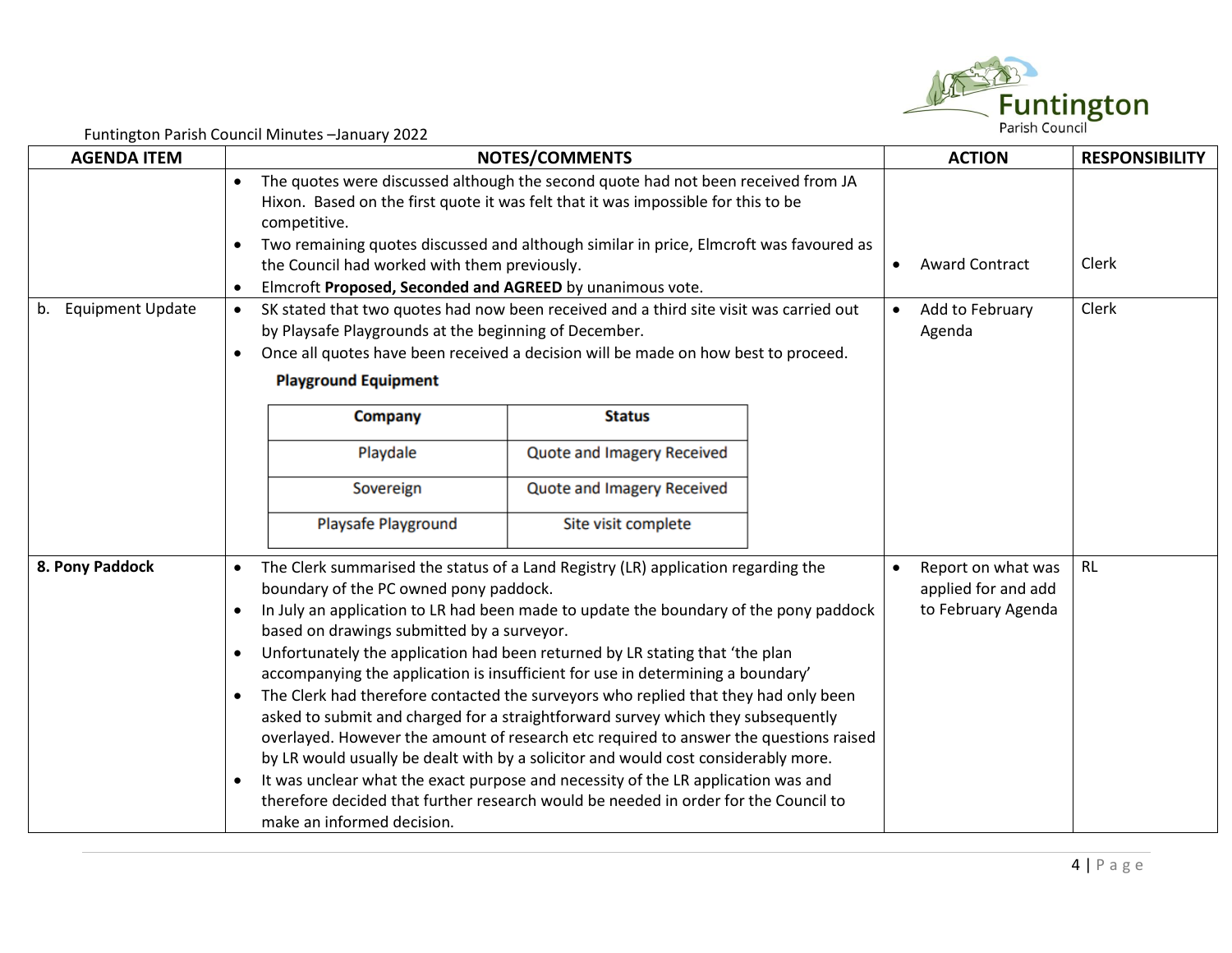

| <b>AGENDA ITEM</b>                | <b>NOTES/COMMENTS</b>                                                                                                                                                                                                                                                                                                                                                                                                                                                                                                                                                                                                                                                                                                                                                                                                                                                                                                                                                   | <b>ACTION</b>                          | <b>RESPONSIBILITY</b> |
|-----------------------------------|-------------------------------------------------------------------------------------------------------------------------------------------------------------------------------------------------------------------------------------------------------------------------------------------------------------------------------------------------------------------------------------------------------------------------------------------------------------------------------------------------------------------------------------------------------------------------------------------------------------------------------------------------------------------------------------------------------------------------------------------------------------------------------------------------------------------------------------------------------------------------------------------------------------------------------------------------------------------------|----------------------------------------|-----------------------|
| 9. Queen's Jubilee                | KDP asked the question as to whether the PC wishes to organise any events /<br>$\bullet$<br>commemorations for the Queen's Jubilee weekend 02-05 June 2022.<br>Potential ideas:<br>$\bullet$<br>Lighting a beacon<br>$\circ$<br>Planting a tree<br>O<br>Wildflower verge<br>$\circ$<br><b>Street / Community Party</b><br>$\circ$                                                                                                                                                                                                                                                                                                                                                                                                                                                                                                                                                                                                                                       |                                        |                       |
|                                   | Discussion regarding the difficulties faced by the PC due to the 4 villages that make up<br>$\bullet$<br>the Parish and the challenges faced when organising one central event.<br>Discussion regarding how the PC could consult and gauge public opinion and what<br>$\bullet$<br>questions should be asked.<br>It was agreed that instead of organising an event the PC would ask the community if<br>$\bullet$<br>planned celebrations could benefit from PC support with advertising and obtaining<br>funding.                                                                                                                                                                                                                                                                                                                                                                                                                                                      | Create poster /<br>$\bullet$<br>advert | SK / Clerk            |
| 10. Defibrillator re-<br>location | JS summarised the issues surrounding the current location of the Automated External<br>$\bullet$<br>Defibrillator (AED) at the Horse and Groom, East Ashling.<br>The location was originally chosen due to the building's listed status. However the<br>$\bullet$<br>status of the outbuildings is unclear.<br>The licensee keeps the front door unlocked so that the defibrillator can be accessed<br>$\bullet$<br>when the pub is closed. However this complicates the pub's insurance policy.<br>The defibrillator is not easily accessed as it is located behind the front door which<br>$\bullet$<br>means that the door has to be opened and then closed before the defibrillator can be<br>moved for utilisation.<br>It was agreed that although planning permission had been refused in the past, CDC<br>$\bullet$<br>should be contacted to request a reconsideration of permission to move the AED to the<br>garage wall where it could be monitored by CCTV. | Write to CDC                           | JS                    |
| 11. Noticeboard                   | Three noticeboard options circulated prior to the meeting:<br>Noticeboard Company £1,075.00 ex VAT<br>$\bullet$<br>16 x A4 Post Mounted Double Door Board<br>Signs Display Shop £852.00 ex VAT<br>$\bullet$                                                                                                                                                                                                                                                                                                                                                                                                                                                                                                                                                                                                                                                                                                                                                             |                                        |                       |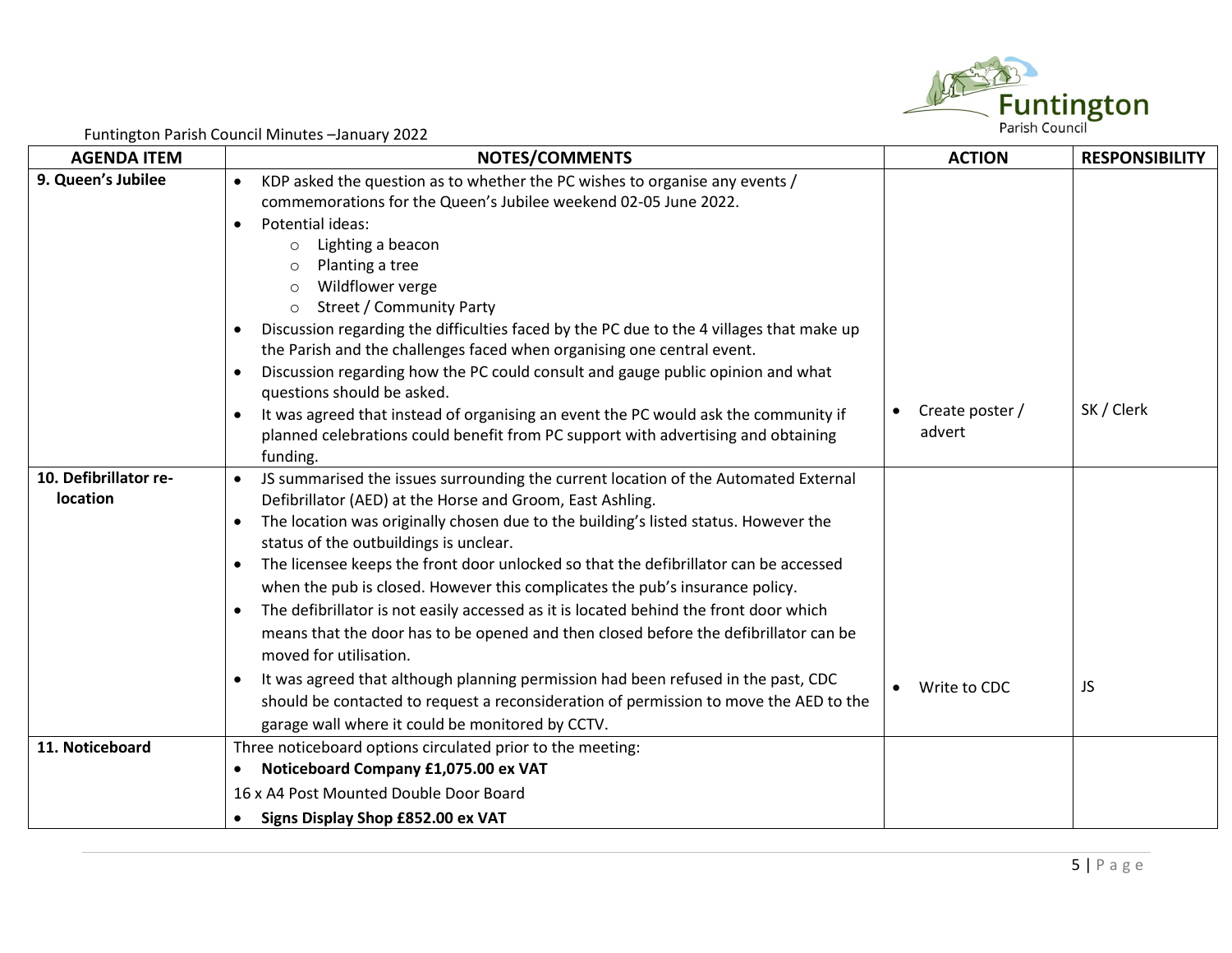

| <b>AGENDA ITEM</b>                           | i diffington i drish codifficit mindtes sandary 2022<br><b>NOTES/COMMENTS</b>                                                                                                                                                                                                                                                                                                                                                                                                                                                                                                                                                                                                                                                                                               | <b>ACTION</b>                                              | <b>RESPONSIBILITY</b> |
|----------------------------------------------|-----------------------------------------------------------------------------------------------------------------------------------------------------------------------------------------------------------------------------------------------------------------------------------------------------------------------------------------------------------------------------------------------------------------------------------------------------------------------------------------------------------------------------------------------------------------------------------------------------------------------------------------------------------------------------------------------------------------------------------------------------------------------------|------------------------------------------------------------|-----------------------|
|                                              | 12 x A4 Post Mount Noticeboard                                                                                                                                                                                                                                                                                                                                                                                                                                                                                                                                                                                                                                                                                                                                              |                                                            |                       |
|                                              | KBS Depot £1211.00 ex-VAT<br>$\bullet$                                                                                                                                                                                                                                                                                                                                                                                                                                                                                                                                                                                                                                                                                                                                      |                                                            |                       |
|                                              | 18 x A4 notices                                                                                                                                                                                                                                                                                                                                                                                                                                                                                                                                                                                                                                                                                                                                                             |                                                            |                       |
|                                              | After a brief discussion the KBS noticeboard was the favoured choice due to the<br>$\bullet$<br>sensible idea of raising doors suspended on gas struts for easy opening and support.<br>KBS Noticeboard in green Proposed, Seconded and AGREED<br>$\bullet$<br>It was also agreed that a Funtington Parish Council header would be added to the<br>$\bullet$<br>noticeboard.                                                                                                                                                                                                                                                                                                                                                                                                | Place order Once<br><b>Installation Quote</b><br>Finalised | Clerk                 |
| <b>Installation Quote</b><br>а.              | BM had been sent all the location information requested. However due to his absence<br>$\bullet$<br>from the meeting and no previously submitted quotation the matter could not be<br>discussed.<br>It was confirmed that the noticeboard would not be ordered until an installation quote<br>$\bullet$<br>had been accepted.                                                                                                                                                                                                                                                                                                                                                                                                                                               | Add to February<br>Agenda                                  | Clerk                 |
| 12. Annual Parish<br><b>Assembly Speaker</b> | Although not mandatory there is the possibility for the Council to invite a speaker to<br>address and inform the audience on community matters at the Annual Parish Assembly<br>which is to be held in April.<br>The Clerk reminded the Councillors that this is separate to a Parish Council meeting and<br>$\bullet$<br>is a relatively informal event for the community and asked for suggestions for a speaker.<br>Following on from the fantastic presentation by South Downs National Park (SDNP)<br>$\bullet$<br>Planning Officer Hannah Collier as part of the Neighbourhood Plan consultation process,<br>it was suggested that an SDNP speaker be invited to talk about the establishment of<br>wildlife corridors.<br>Venue for Assembly to be discussed further | <b>Contact SDNP</b>                                        | Clerk                 |
| 13. Planning                                 | <b>Applications/Decisions - CDC and SDNP</b>                                                                                                                                                                                                                                                                                                                                                                                                                                                                                                                                                                                                                                                                                                                                |                                                            |                       |
|                                              | Planning meeting to be held on Monday 10 January 2022 by Zoom.<br>$\bullet$<br>Very few Applications and Decisions received over the Christmas period.<br>$\bullet$<br>There were no controversial applications for discussion.<br>$\bullet$                                                                                                                                                                                                                                                                                                                                                                                                                                                                                                                                | <b>Publicise minutes</b><br>when complete                  | Clerk                 |
| 14. Neighbourhood Plan<br>(NP)               | BM who was to speak about the NP was absent from meeting. Therefore, no update<br>$\bullet$<br>was submitted.<br>No Steering Group Meetings had been held since the December Full Council Meeting.<br>$\bullet$                                                                                                                                                                                                                                                                                                                                                                                                                                                                                                                                                             | Add to February<br>Agenda                                  | Clerk                 |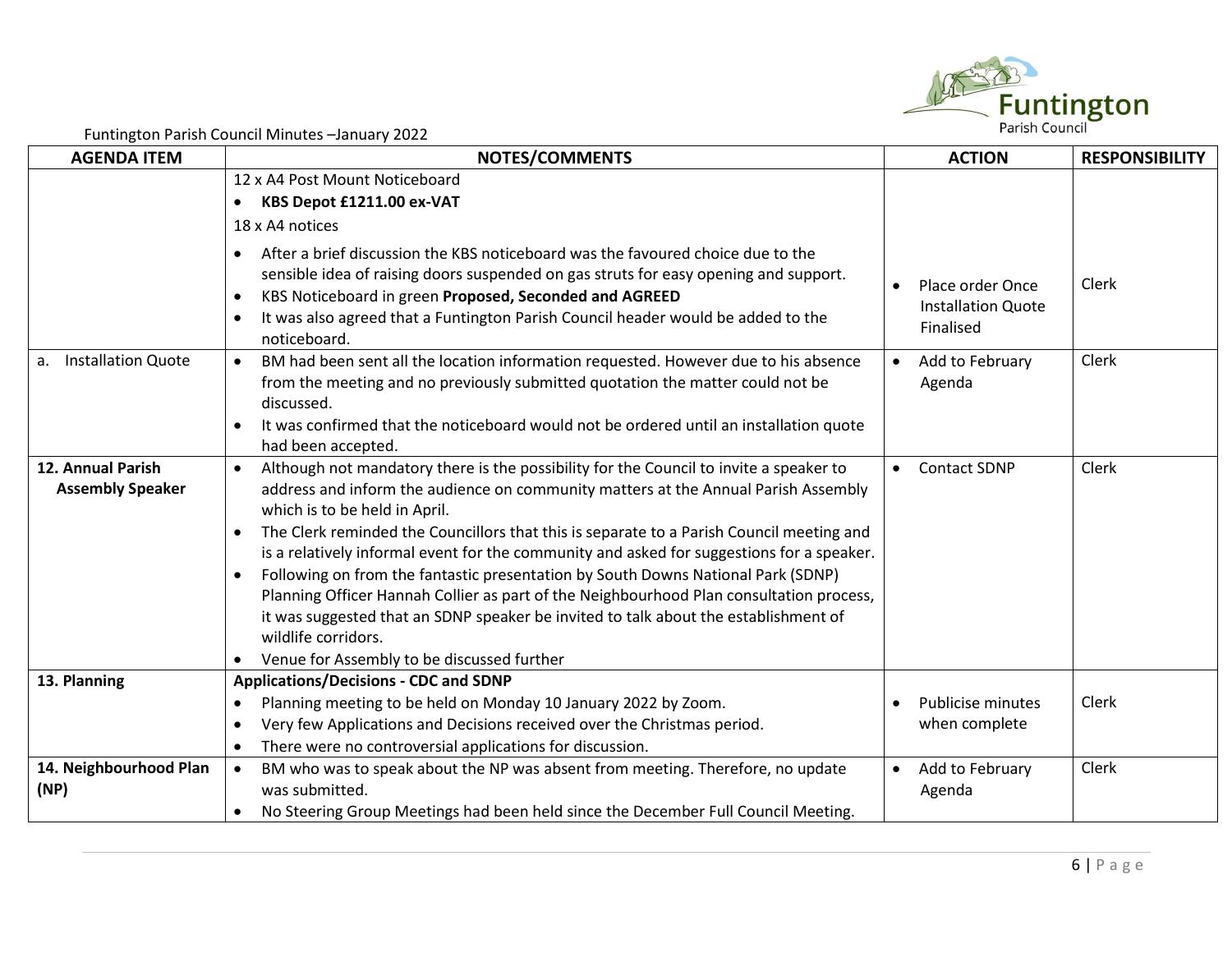

| <b>AGENDA ITEM</b>     | <b>NOTES/COMMENTS</b>                                                                                    |                                                                                                       |                     |                                                    |                    |                                  | <b>ACTION</b>      | <b>RESPONSIBILITY</b>      |       |
|------------------------|----------------------------------------------------------------------------------------------------------|-------------------------------------------------------------------------------------------------------|---------------------|----------------------------------------------------|--------------------|----------------------------------|--------------------|----------------------------|-------|
| 15. Finance            |                                                                                                          |                                                                                                       |                     |                                                    |                    |                                  |                    |                            |       |
| Consider and<br>а.     |                                                                                                          | Cash book presented - already circulated to FPC members.                                              |                     |                                                    |                    |                                  |                    | Make Payments<br>$\bullet$ | Clerk |
| <b>Approve Monthly</b> | Payments already made                                                                                    |                                                                                                       |                     |                                                    |                    |                                  |                    |                            |       |
| Cashbook               |                                                                                                          |                                                                                                       |                     |                                                    |                    |                                  |                    |                            |       |
|                        |                                                                                                          | The precepted 2021-22 charity donations had now been paid.                                            |                     |                                                    |                    |                                  |                    |                            |       |
|                        |                                                                                                          | Minor essential works carried out to the phone kiosk paid.                                            |                     |                                                    |                    |                                  |                    |                            |       |
|                        | <b>Current Account</b><br>Saver Account<br><b>Total</b><br><b>Income Already Received</b><br><b>Date</b> | Statement Balances as at 31 December 2021<br>£32,515.08<br>£56,695.92<br>£89,211.00<br><b>Details</b> | Account             | Amount                                             |                    |                                  |                    |                            |       |
|                        | 03-Nov-21                                                                                                | Carter                                                                                                | <b>Current</b>      | £60.00                                             |                    |                                  |                    |                            |       |
|                        | 27-Dec-21                                                                                                | V Williams - Land Registry ReCurrent                                                                  | <b>Total Income</b> | £90.00<br>£150.00                                  |                    |                                  |                    |                            |       |
|                        |                                                                                                          |                                                                                                       |                     |                                                    |                    |                                  |                    |                            |       |
|                        | <b>Payments Already Made</b><br><b>Date</b>                                                              | Payee                                                                                                 | <b>Method</b>       | <b>Details</b>                                     | Net                | <b>VAT</b>                       | <b>Gross</b>       |                            |       |
|                        | 20-Dec-21                                                                                                | <b>Citizens Advice Bureau</b>                                                                         | Chq                 | Donation                                           | £250.00            |                                  | £250.00            |                            |       |
|                        | 20-Dec-21                                                                                                | <b>Parochial Churches</b>                                                                             | Chq                 | Donation                                           | £300.00            |                                  | £300.00            |                            |       |
|                        | 20-Dec-21<br>20-Dec-21                                                                                   | <b>Ashling Cricket Club</b><br><b>Good Neighbours</b>                                                 | Chq<br>Chq          | Donation<br>Donation                               | £150.00<br>£150.00 |                                  | £150.00<br>£150.00 |                            |       |
|                        | 20-Dec-21                                                                                                | <b>Victim Support</b>                                                                                 | Chq                 | Donation                                           | £300.00            |                                  | £300.00            |                            |       |
|                        | 20-Dec-21                                                                                                | West Ashling Village Hall Chq                                                                         |                     | Donation                                           | £1,000.00          |                                  | £1,000.00          |                            |       |
|                        | 20-Dec-21                                                                                                | Samaritans                                                                                            | Chq                 | <b>Donation</b>                                    | £300.00            |                                  | £300.00            |                            |       |
|                        | 27-Dec-21                                                                                                | <b>Ralph Restorations</b>                                                                             | Online              | <b>Telephone Box</b><br><b>Door Closer Repairs</b> | £60.00             |                                  | £60.00             |                            |       |
|                        |                                                                                                          |                                                                                                       |                     | <b>Totals</b>                                      | £2,510.00          | £0.00                            | £2,510.00          |                            |       |
|                        | Payments Due 1 January 2022                                                                              |                                                                                                       |                     |                                                    |                    |                                  |                    |                            |       |
|                        | <b>Date</b>                                                                                              | Payee                                                                                                 | <b>Method</b>       | <b>Details</b>                                     | <b>Net</b>         | <b>VAT</b>                       | <b>Gross</b>       |                            |       |
|                        | 01-Jan-21                                                                                                | <b>Clerk V Williams</b>                                                                               | Online              | Clerk Salary                                       | £654.40            |                                  | £654.40            |                            |       |
|                        | 01-Jan-21                                                                                                | <b>HMRC V Williams</b>                                                                                | Online              | Clerk Tax                                          | £43.60             |                                  | £43.60             |                            |       |
|                        | 01-Jan-21<br>01-Jan-21                                                                                   | <b>V Williams REIM</b><br>West Stoke Village Hall                                                     | Online<br>Online    | <b>Stamps</b><br><b>Hall Hire</b>                  | £7.92<br>£105.00   |                                  | £7.92<br>£105.00   |                            |       |
|                        |                                                                                                          |                                                                                                       |                     |                                                    |                    | <b>Total Payments to be made</b> | £810.92            |                            |       |
|                        | <b>Balances After Payments</b>                                                                           |                                                                                                       |                     |                                                    |                    |                                  |                    |                            |       |
|                        | <b>Current Account</b>                                                                                   |                                                                                                       |                     |                                                    |                    | 29,344.16                        |                    |                            |       |
|                        | <b>Saver Account</b>                                                                                     |                                                                                                       |                     |                                                    |                    | 56,695.92                        |                    |                            |       |
|                        | SDNPA CIL Grant allocated to Funtington & District Village Hall<br>٠£<br>23,794.08                       |                                                                                                       |                     |                                                    |                    |                                  |                    |                            |       |
|                        | <b>Travellers Planning Applications provision</b><br>15,000.00<br>-£                                     |                                                                                                       |                     |                                                    |                    |                                  |                    |                            |       |
|                        | <b>Total</b>                                                                                             |                                                                                                       |                     |                                                    |                    | 47,246.00<br>£                   |                    |                            |       |
|                        | Approved                                                                                                 |                                                                                                       |                     |                                                    |                    |                                  |                    |                            |       |
| b. Precept             | $\bullet$                                                                                                | The Clerk summarised that following the December 2021 Finance Committee Meeting,                      |                     |                                                    |                    |                                  |                    |                            |       |
|                        |                                                                                                          |                                                                                                       |                     |                                                    |                    |                                  |                    |                            |       |
|                        |                                                                                                          | a provisional precept had been set.                                                                   |                     |                                                    |                    |                                  |                    |                            |       |